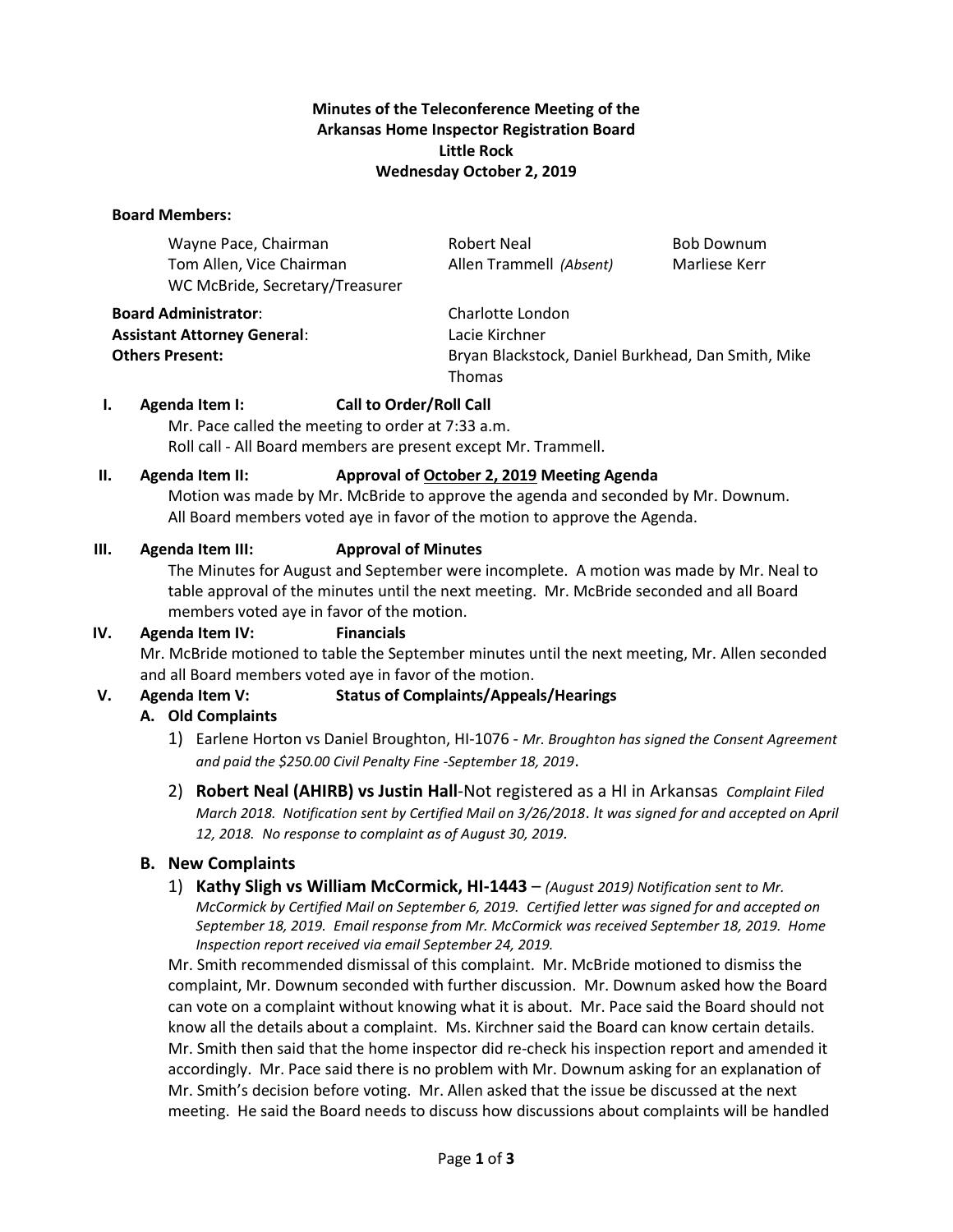in the future. He added that he was not trying to diminish the roles that Mr. Smith and Ms. Chavis have in resolving complaints.

# **VI. Agenda Item VI: Review of New Applicants / Registration Renewals**

- 1. Steve Beiswenger
- 2. Brian Blackstock 3. Daniel Davis
- 
- 4. Dave Faber
- 5. Jarret Harbour
- 6. Greg Hassell
- 7. Corey Martin
- 8. Michael Mize
- 9. Michael Pirnique
- 10. Gage Sanders
- 11. Mike Thomas
- 12. David Ward
- 13. Joe Williams

Mr. Neal had questions about applicants #4 & #8. Mr. Neal made a motion to approve applicants #1-3, 5-7 and 9-13 and Mr. Downum seconded. All Board members voted aye to approve the referenced applicants. Mr. Neal motioned to approve #4-Dave Faber, Mr. Downum seconded and all Board members voted aye to approve the applicant. Mr. Neal motioned to approve #8, Mr. Mize, but later amended his motion to table his application for discussion at the next meeting. Mr. Allen seconded and all Board members voted aye to table Mr. Mize's application.

### **VII. Agenda Item VII: Continuing Education / Pre-Registration Courses**

# **A. American Society of Home Inspectors (ASHI) – 12 Classroom CE Courses**

# **Each CE course is two (2) Credit Hours**

- 1) 45 Years in HVAC: The Changes I've Seen
- 2) Creepy Crawly Spaces
- 3) 45 Years in Plumbing: The Changes I've Seen
- 4) A Closer Look at Grounding, Bonding & CSST
- 5) Crawlspace and Attic Ventilation
- 6) Electric Panel Inspections
- 7) Wood Destroying Insects and Other Household Pests
- 8) Getting to the Root of it with Sewer Inspections
- 9) How to Perform a Septic System Evaluation
- 10) Identifying Exterior Water Problems
- 11) Visual Inspection of Fiber Cement
- 12) Inspecting Storm Damaged Houses

Mr. Allen motioned to approve all twelve (12) CE Courses. Mr. Neal seconded and said that #9 was outside the parameters of the Standards of Practice. Mr. Neal then amended the motion to approve all of the CE courses except #9-How to Perform a Septic System Evaluation. Mr. Downum seconded and all Board members voted aye to approve all of the courses except for Septic System Evaluation.

# **VIII. Agenda Item VIII: New Business**

1. ICA school – Website has incorrect training information on roof inspections.

Mr. Neal made a motion to revoke the school's approval due to false advertising about roof inspections and home inspector's projected earnings. Mr. Allen seconded and all Board members voted aye to approve the approval revocation.

- 2. Discuss Report Writing and Standards of Practice *(GFCI, Copper Gas Piping, Smoke Detectors, etc.)* – Discussion was tabled until the next meeting.
- 3. Updates on Rule Changes for Apprenticeship Training Program Ms. Kirchner explained the procedure for rule changes.

# **IX. Agenda Item X: Schedule Next Meeting**

The next Board meeting is scheduled for November 6, 2019 at 9:30 a.m.